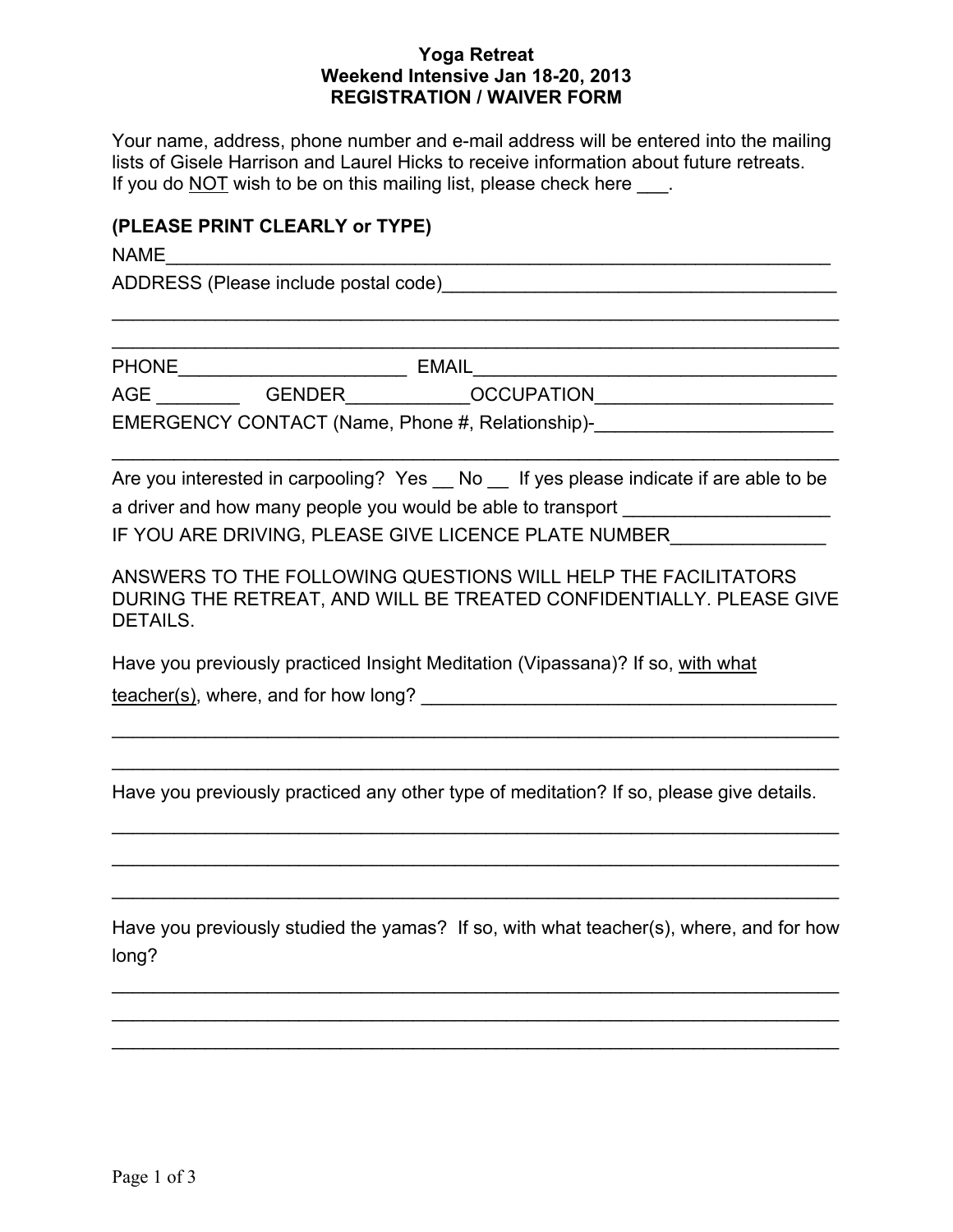### **Yoga Retreat Weekend Intensive Jan 18-20, 2013 REGISTRATION / WAIVER FORM**

Please indicate how long you have practiced yoga and who your teachers have been.

 $\mathcal{L}_\mathcal{L} = \mathcal{L}_\mathcal{L} = \mathcal{L}_\mathcal{L} = \mathcal{L}_\mathcal{L} = \mathcal{L}_\mathcal{L} = \mathcal{L}_\mathcal{L} = \mathcal{L}_\mathcal{L} = \mathcal{L}_\mathcal{L} = \mathcal{L}_\mathcal{L} = \mathcal{L}_\mathcal{L} = \mathcal{L}_\mathcal{L} = \mathcal{L}_\mathcal{L} = \mathcal{L}_\mathcal{L} = \mathcal{L}_\mathcal{L} = \mathcal{L}_\mathcal{L} = \mathcal{L}_\mathcal{L} = \mathcal{L}_\mathcal{L}$  $\mathcal{L}_\mathcal{L} = \mathcal{L}_\mathcal{L} = \mathcal{L}_\mathcal{L} = \mathcal{L}_\mathcal{L} = \mathcal{L}_\mathcal{L} = \mathcal{L}_\mathcal{L} = \mathcal{L}_\mathcal{L} = \mathcal{L}_\mathcal{L} = \mathcal{L}_\mathcal{L} = \mathcal{L}_\mathcal{L} = \mathcal{L}_\mathcal{L} = \mathcal{L}_\mathcal{L} = \mathcal{L}_\mathcal{L} = \mathcal{L}_\mathcal{L} = \mathcal{L}_\mathcal{L} = \mathcal{L}_\mathcal{L} = \mathcal{L}_\mathcal{L}$ 

 $\mathcal{L}_\mathcal{L} = \mathcal{L}_\mathcal{L} = \mathcal{L}_\mathcal{L} = \mathcal{L}_\mathcal{L} = \mathcal{L}_\mathcal{L} = \mathcal{L}_\mathcal{L} = \mathcal{L}_\mathcal{L} = \mathcal{L}_\mathcal{L} = \mathcal{L}_\mathcal{L} = \mathcal{L}_\mathcal{L} = \mathcal{L}_\mathcal{L} = \mathcal{L}_\mathcal{L} = \mathcal{L}_\mathcal{L} = \mathcal{L}_\mathcal{L} = \mathcal{L}_\mathcal{L} = \mathcal{L}_\mathcal{L} = \mathcal{L}_\mathcal{L}$ 

 $\mathcal{L}_\text{max} = \mathcal{L}_\text{max} = \mathcal{L}_\text{max} = \mathcal{L}_\text{max} = \mathcal{L}_\text{max} = \mathcal{L}_\text{max} = \mathcal{L}_\text{max} = \mathcal{L}_\text{max} = \mathcal{L}_\text{max} = \mathcal{L}_\text{max} = \mathcal{L}_\text{max} = \mathcal{L}_\text{max} = \mathcal{L}_\text{max} = \mathcal{L}_\text{max} = \mathcal{L}_\text{max} = \mathcal{L}_\text{max} = \mathcal{L}_\text{max} = \mathcal{L}_\text{max} = \mathcal{$ 

 $\mathcal{L}_\text{max}$  and  $\mathcal{L}_\text{max}$  and  $\mathcal{L}_\text{max}$  and  $\mathcal{L}_\text{max}$  and  $\mathcal{L}_\text{max}$  and  $\mathcal{L}_\text{max}$ 

 $\mathcal{L}_\mathcal{L} = \mathcal{L}_\mathcal{L} = \mathcal{L}_\mathcal{L} = \mathcal{L}_\mathcal{L} = \mathcal{L}_\mathcal{L} = \mathcal{L}_\mathcal{L} = \mathcal{L}_\mathcal{L} = \mathcal{L}_\mathcal{L} = \mathcal{L}_\mathcal{L} = \mathcal{L}_\mathcal{L} = \mathcal{L}_\mathcal{L} = \mathcal{L}_\mathcal{L} = \mathcal{L}_\mathcal{L} = \mathcal{L}_\mathcal{L} = \mathcal{L}_\mathcal{L} = \mathcal{L}_\mathcal{L} = \mathcal{L}_\mathcal{L}$ Do you have any physical health conditions or disabilities that may affect sitting, walking, meditation and/or yoga? Please give any relevant details.

Are you presently, or have you ever been, in therapy or treatment for any emotional or psychological conditions, such as depression, sleep disorders, eating disorders, abuse, etc.? If so, please give some information, including any medication being taken.

 $\mathcal{L}_\text{max}$  and  $\mathcal{L}_\text{max}$  and  $\mathcal{L}_\text{max}$  and  $\mathcal{L}_\text{max}$  and  $\mathcal{L}_\text{max}$  and  $\mathcal{L}_\text{max}$ 

 $\mathcal{L}_\text{max} = \mathcal{L}_\text{max} = \mathcal{L}_\text{max} = \mathcal{L}_\text{max} = \mathcal{L}_\text{max} = \mathcal{L}_\text{max} = \mathcal{L}_\text{max} = \mathcal{L}_\text{max} = \mathcal{L}_\text{max} = \mathcal{L}_\text{max} = \mathcal{L}_\text{max} = \mathcal{L}_\text{max} = \mathcal{L}_\text{max} = \mathcal{L}_\text{max} = \mathcal{L}_\text{max} = \mathcal{L}_\text{max} = \mathcal{L}_\text{max} = \mathcal{L}_\text{max} = \mathcal{$ 

 $\mathcal{L}_\text{max} = \mathcal{L}_\text{max} = \mathcal{L}_\text{max} = \mathcal{L}_\text{max} = \mathcal{L}_\text{max} = \mathcal{L}_\text{max} = \mathcal{L}_\text{max} = \mathcal{L}_\text{max} = \mathcal{L}_\text{max} = \mathcal{L}_\text{max} = \mathcal{L}_\text{max} = \mathcal{L}_\text{max} = \mathcal{L}_\text{max} = \mathcal{L}_\text{max} = \mathcal{L}_\text{max} = \mathcal{L}_\text{max} = \mathcal{L}_\text{max} = \mathcal{L}_\text{max} = \mathcal{$ 

 $\mathcal{L}_\text{max}$  and  $\mathcal{L}_\text{max}$  and  $\mathcal{L}_\text{max}$  and  $\mathcal{L}_\text{max}$  and  $\mathcal{L}_\text{max}$  and  $\mathcal{L}_\text{max}$ 

Are you here with a relative or friend? If so, please give their name.

Meals will be vegetarian with dairy and eggs. We cannot always accommodate special needs. If you have any special dietary needs for health reasons, please explain here. Dairy Free \_\_\_\_\_ Wheat Free \_\_\_\_\_ Gluten Free \_\_\_\_\_ Other \_\_\_\_\_\_\_\_\_\_\_\_\_\_\_\_\_\_\_\_\_\_

TUITION & ACCOMMODATIONS (meals and snacks included), please check: Regular Room - \$395\_\_\_\_\_\_\_\_\_\_\_\_\_\_ Suite - \$465\_\_\_\_\_\_\_\_\_\_\_\_\_\_\_\_\_\_\_\_\_\_\_\_\_\_\_\_\_\_\_\_\_\_

# **TOTAL AMOUNT OWING FOR TUITION AND ACCOMMODATIONS =**   $\mathbf{\hat{s}}$